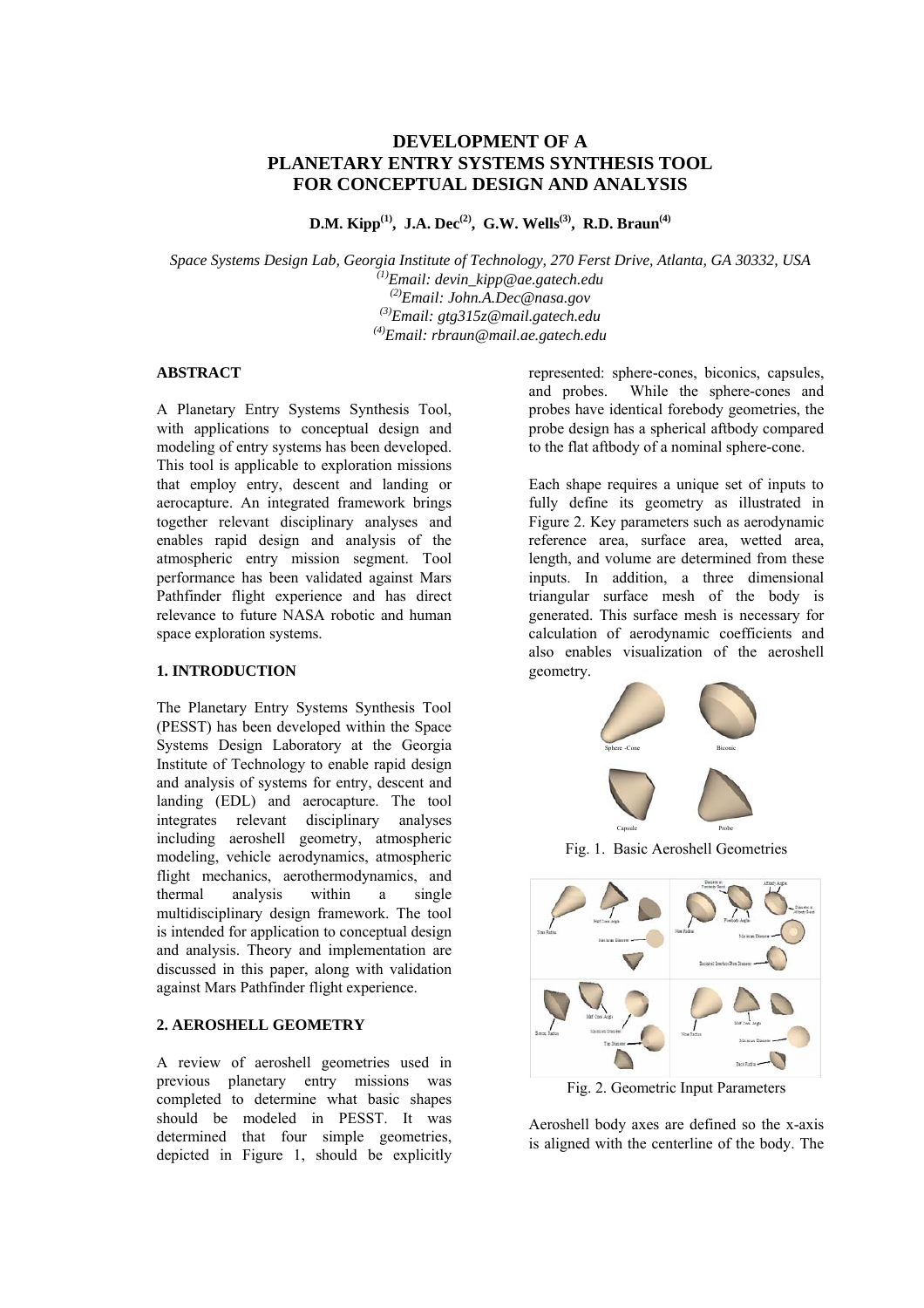surface radius at points along the x-axis is then calculated. Since each shape is axis-symmetric, a circle of this radius contains all the points on the surface of the shape at this axial location along the centerline. In this manner, a grid of nodes is defined over the entire surface and the nodes are connected to discretize the surface into triangles. This process is illustrated in Figure 3.

An output file, containing the vertices and outward normal vector for each triangle, is generated to store the surface mesh. This output file is read directly by the aerodynamics module to compute aerodynamic coefficients. In addition, this file is used to generate a navigable VRML file for full visualization of the generated geometry.



Fig. 3. Surface Mesh Generation

As an alternative to using the pre-defined shapes, a NASTRAN file may be used to import the geometry of any user-defined vehicle. This allows custom geometries, modeled within CAD programs, to be imported into PESST. For this input option, geometric characteristics such as aerodynamic reference area must be entered directly.

#### **3. HYPERSONIC AERODYNAMICS**

Modified Newtonian aerodynamics [1] are a simple and accurate method for determining aerodynamic coefficients of the entry body during continuum hypersonic flow – the region of most interest during planetary entry and aerocapture missions due to the high aerodynamic heating and deceleration. In Newtonian aerodynamic theory, local pressure coefficient is solely a function of vehicle geometry, which PESST has computed in the form of a triangular surface mesh. For each panel, the pressure coefficient is given by modified Newtonian theory as:

$$
C_P = C_{P\max} \sin^2 \delta \tag{1}
$$

Where  $C_{P_{\text{max}}}$  is the stagnation point pressure coefficient, which can be approximated as constant for a given atmosphere, and  $\delta$  is the local angle between the incoming velocity vector and the geometric body. This angle is determined from the incoming velocity vector and the local surface normal according to:

$$
\delta = \frac{\pi}{2} - \cos^{-1} \left( \frac{\vec{n} \cdot \vec{v}}{|\vec{n}| |\vec{v}|} \right)
$$
 (2)

The velocity vector can be represented in terms of angle of attack, α, and sideslip angle, β, according to:

$$
\vec{V} = V_{\infty} \cos \alpha \cos \beta - V_{\infty} \sin \beta \quad V_{\infty} \sin \alpha \cos \beta \tag{3}
$$

In this manner the pressure coefficient is calculated for each triangular panel represented in the surface mesh. Breaking the coefficients for each panel into their representative body axis components,  $C_x, C_y, C_z$ , enables us to determine the overall forces in the body axis by summation:

$$
C_x = \frac{1}{S_{ref}} \sum_i C_{xi} S_i
$$
 (4)

where individual panel areas,  $S_i$ , are determined from the triangle's vertices by first calculating the length of each side and then applying Heron's formula. The summation is then normalized by the aerodynamic reference area,  $S_{ref}$ , to maintain units of force. Finally, aerodynamic lift and drag coefficients,  $C<sub>L</sub>$  and  $C_D$ , are calculated according to:

$$
C_{L} = -C_{X} \sin \alpha + C_{Z} \cos \alpha \tag{5}
$$

$$
C_D = C_x \cos \alpha \cos \beta - C_y \sin \beta + C_z \sin \alpha \cos \beta
$$
 (6)

This method generates aerodynamic coefficients for input angles of attack and sideslip. Repeating this process at varying angles of attack allows population of lift and drag coefficient tables as functions of angle of attack. These tables are necessary to propagate the atmospheric trajectory.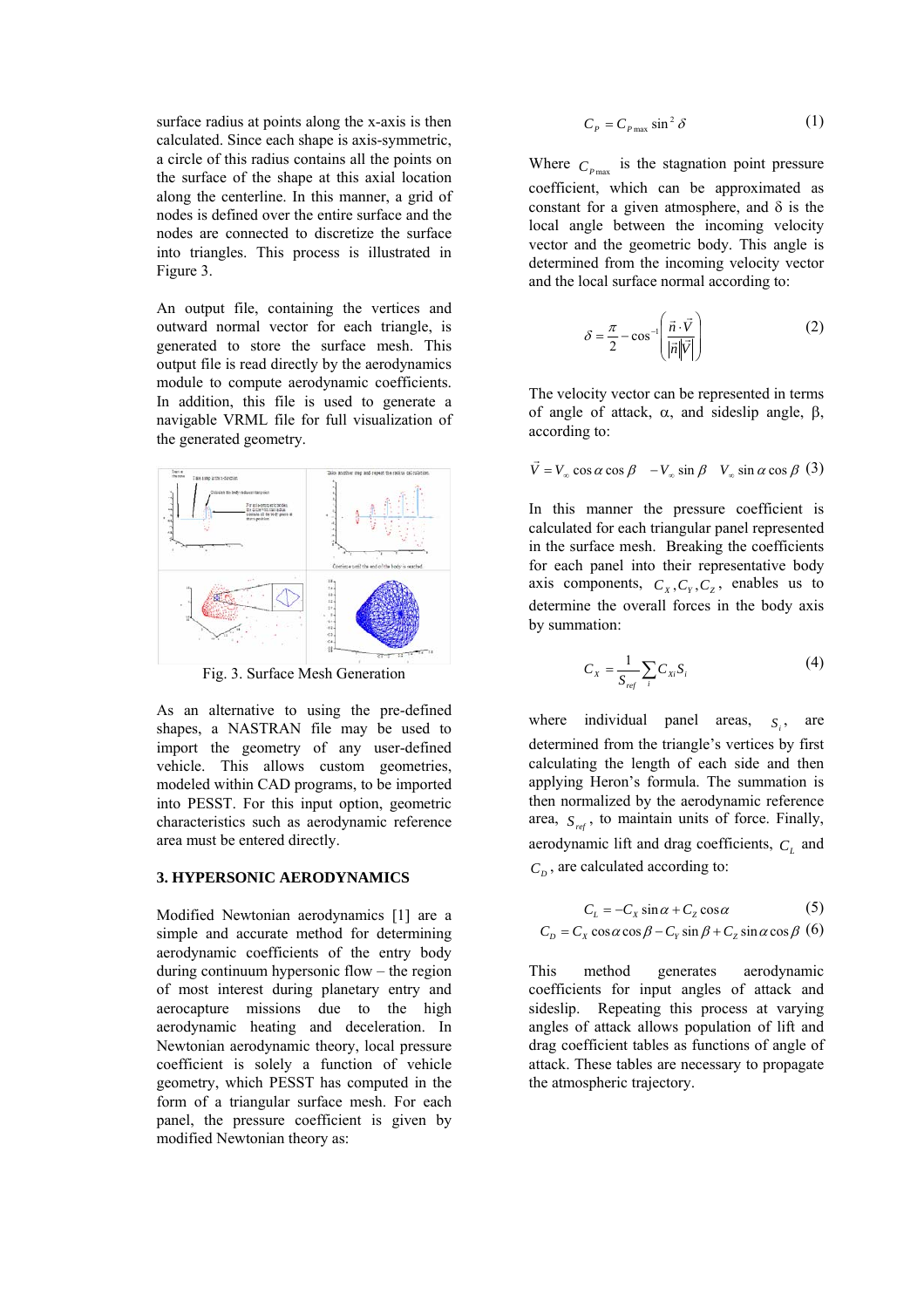#### **4. ATMOSPHERE FLIGHT MECHANICS**

Simulation of atmospheric flight within PESST is performed using a three degree-of-freedom trajectory analysis specially developed for this application [12]. This trajectory analysis is capable of simulating both ballistic and lifting entry trajectories at arbitrary planetary bodies. A modest guidance capability is included that enables modeling of aerocapture and guided entry simulations. Event modeling capabilities include vehicle staging, parachute inflation, parachute release, and terminal propulsive descent based on a gravity turn control law.

#### **4.1 Atmosphere and Gravity Models**

A spherical planet model is used to approximate the target body. The gravity model is specified by the surface radius  $(r_0)$ and gravitational parameter  $(u)$  of the target body, from which the force of gravity at the surface  $(g_0)$  is determined. Local gravitational acceleration is determined throughout the trajectory as a function of planetocentric altitude (h) according to an inverse square gravity model:

$$
g = g_0 \left(\frac{r_0}{r_0 + h}\right)^2 \tag{7}
$$

The atmosphere of the target planet is modeled according to an exponential atmosphere model or through tabular data input. An exponential model is specified by the surface density  $(\rho_0)$ and atmospheric scale height (H) of the target planet. Local atmospheric density is then determined throughout the trajectory as a function of altitude according to:

$$
\rho = \rho_0 e^{\left(\frac{-h}{H}\right)}\tag{8}
$$

Local atmospheric temperature is not modeled within the tool. Instead, to determine the local Mach number of the entry vehicle, a reference speed of sound  $(a_0)$  is included as an input. Atmospheric speed of sound does not vary significantly with altitude, so approximating the local Mach number from  $a_0$  is a reasonable approximation. If higher accuracy is desired, the speed of sound can be input in tabular form as a function of altitude.

For many entry problems planetary rotation rate  $(\omega)$  can impact the trajectory significantly, and is included as an additional input. The complete planetary model is specified by six key variables;  $r_0$ ,  $\mu$ ,  $\rho_0$ ,  $H$ ,  $a_0$ , and  $\omega$ .

#### **4.2 Trajectory Propagation**

The 3-DOF planetary entry trajectory is determined by integrating the equations of motion. Assuming a constant mass, nonthrusting vehicle, the 3-DOF point mass atmospheric flight mechanics of the entry vehicle over a spherical rotating planet are governed by the following equations of motion [2]:

$$
\dot{\theta} = \frac{\cos(\gamma)\cos(\phi)}{r\cos(\phi)} * V \tag{9}
$$

$$
\dot{\phi} = \frac{\cos(\gamma)\sin(\varphi)}{r} * V \tag{10}
$$

$$
\dot{r} = -\sin(\gamma) * V \tag{11}
$$

$$
\dot{\psi} = -\frac{\cos(\gamma)\cos(\varphi)\tan(\phi)}{r} * V + \frac{L\cos(\gamma)\sin(\sigma)}{V} + \dot{\psi}_{\omega}
$$
\n(12)

$$
\dot{\gamma} = \left(g - \frac{V^2}{r}\right) * \frac{\cos(\gamma)}{V} - \frac{L\cos(\sigma)}{V} + \dot{\gamma}_{\omega} \tag{13}
$$

$$
\dot{V} = -D + g \sin(\gamma) + \dot{V}_\text{m} \tag{14}
$$

The first three equations are the kinematic equations, which yield time derivatives of longitude (θ), latitude (φ), and radial distance to the planet center (r) respectively. The latter three equations are the force equations, which yield time derivatives of azimuth  $(\psi)$ , flight path angle  $(\gamma)$ , and velocity  $(V)$  respectively. Other terms are lift (L) and drag (D) specific forces, gravity (g), and vehicle bank angle  $(\sigma)$ .

Terms denoted with an ω subscript are effects due to planetary rotation. In general the rotation rate of a planet is small and these effects are negligible. However, for long-range high-speed flight (e.g. shuttle entry) or large radius bodies (e.g. Jupiter) the effect becomes significant.

## **4.3 Event Modeling**

Many different event types may be encountered during a typical planetary entry. These include parachute deployment, parachute release, vehicle staging, and descent propulsion events. The events can occur separately or overlap (e.g. heatshield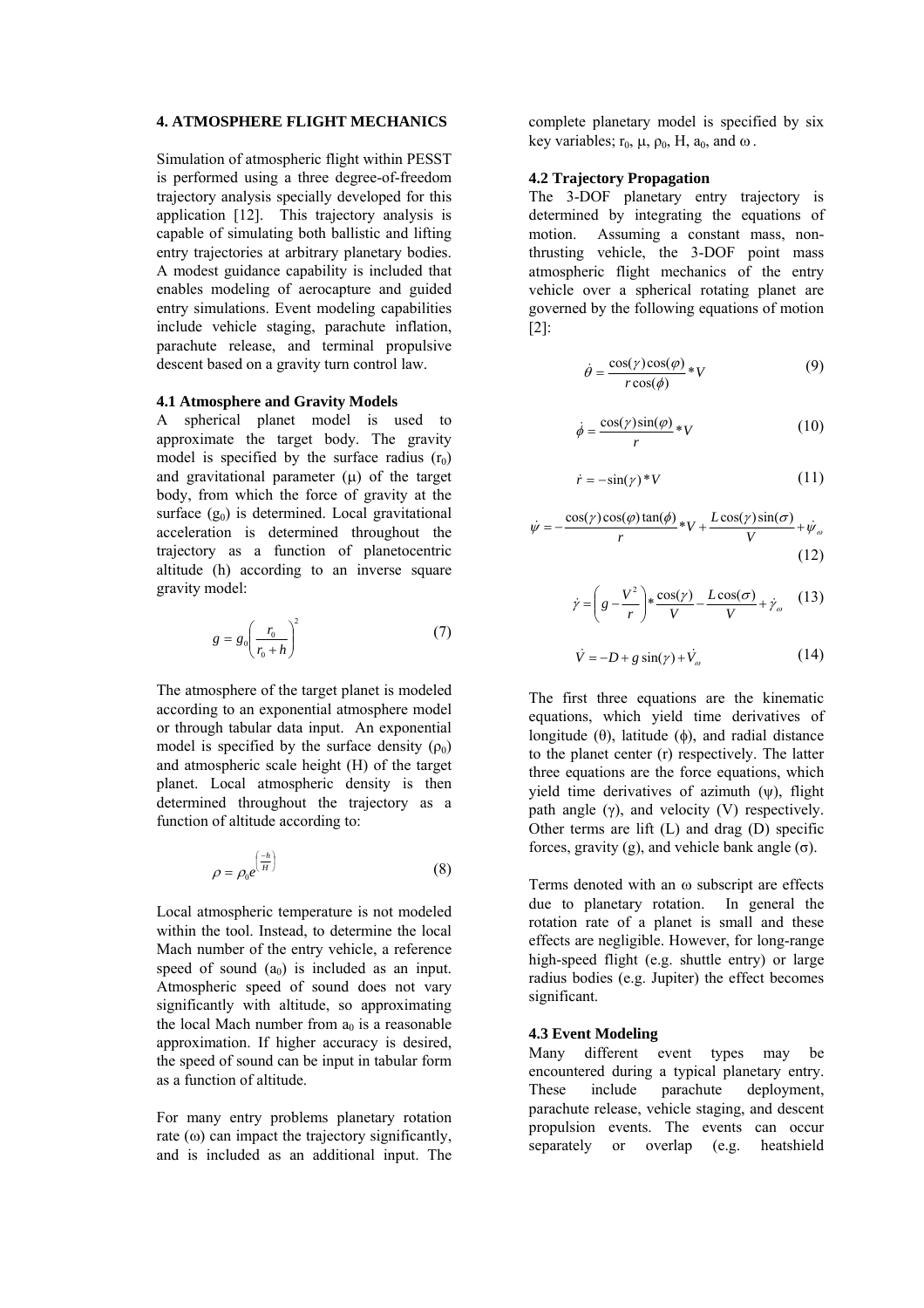separation while on parachute). Each of these event types is triggered by any of several variables including: dynamic pressure, Mach number, altitude, density, deceleration, velocity, and various timer options. An event begins when the designated variable passes through a preset 'trigger value' with either increasing or decreasing slope according to the chosen input option.

## **4.4 Initial Conditions**

The atmospheric flight simulations are initiated with a set of user-defined conditions in a planet-centered reference frame. The initial vehicle state is specified by six variables: relative velocity, altitude, longitude, latitude, relative azimuth, and relative flight path angle. Initial vehicle parameters must also be specified which include mass, reference area, nose radius, emissivity, and aerodynamic coefficients. More detailed vehicle parameters may require specification, depending on the event being modeled.

#### **4.5 Auxiliary Calculations**

The equations of motion (9) to (14) above are numerically integrated using a specified time step to yield longitude, latitude, radial position, relative azimuth, relative flight path angle, energy, and relative velocity as functions of time. This integration requires the calculation of gravity, atmospheric density, specific lift force and specific drag force at each time step. In addition to these required variables, several auxiliary variables are calculated at each time step. Landing site relative altitude is calculated based upon an input landing site terrain elevation. Mach number is determined from relative velocity and the local sound speed. Dynamic pressure, ballistic coefficient, downrange, and acceleration are determined from standard expressions.

## **4.6 Guidance**

The trajectory simulation is capable of guided entry and aerocapture flight-path control through bank angle modulation. The default guidance algorithm included is based on the Hybrid Predictor-corrector Aerocapture Scheme (HYPAS) for application to the Aeroassist Flight Experiment (AFE). The HYPAS algorithm derivation is outlined in [3]. For aerocapture, the algorithm consists of two phases - an entry phase that guides the vehicle toward an equilibrium glide condition and an exit phase that guides the vehicle towards a target apoapsis altitude.

#### **5. THERMAL RESPONSE and TPS**

Ablative thermal protection system sizing is done using an approximate stagnation-point sizing tool [13]. Vehicle thermal response is calculated by an approximate method that uses heat of ablation data to estimate heat shield recession during entry. This analysis is coupled to a one-dimensional finite-difference calculation that determines in-depth thermal response. The in-depth solution accounts for material decomposition, but does not account for pyrolysis gas energy absorption through the material. As inputs, the method relies on trajectory data, including relative velocity, atmospheric density, pressure, and convective heat rate as a function of time. The tool calculates radiative heating, recovery enthalpy, wall enthalpy, surface pressure, and heat transfer coefficient. Ultimately, the tool determines recession thickness, total thickness, and heat shield areal mass based on thermal response at the stagnation-point. A uniform thickness heatshield is modeled.

#### **5.1 Material Property Database**

In order to simplify analysis and remove some of the complexity involved in running a thermal response calculation, a materials database was constructed for common ablative thermal protection and aeroshell substructure materials. User-defined materials can be simply added to the database without having to modify the TPS tool source code.

Stored constants for ablative materials include the decomposition kinetic constants used in the Arrhenius formulation [4] for density decomposition, the resin volume fraction, the heats of formation, thermal conductivity, specific heat, emissivity, and heat of ablation curve fit constants. The thermal conductivity, specific heat, and emissivity are input as functions of temperature in tabular format and have property entries for both the virgin and char material. The substructure material property format is similar to the ablative file format with the following exceptions. Instead of the decomposition kinetic constants, only the materials density is input, there are no entries for the resin volume fraction and heats of formation. There is only one tabular entry for the specific heat and thermal conductivity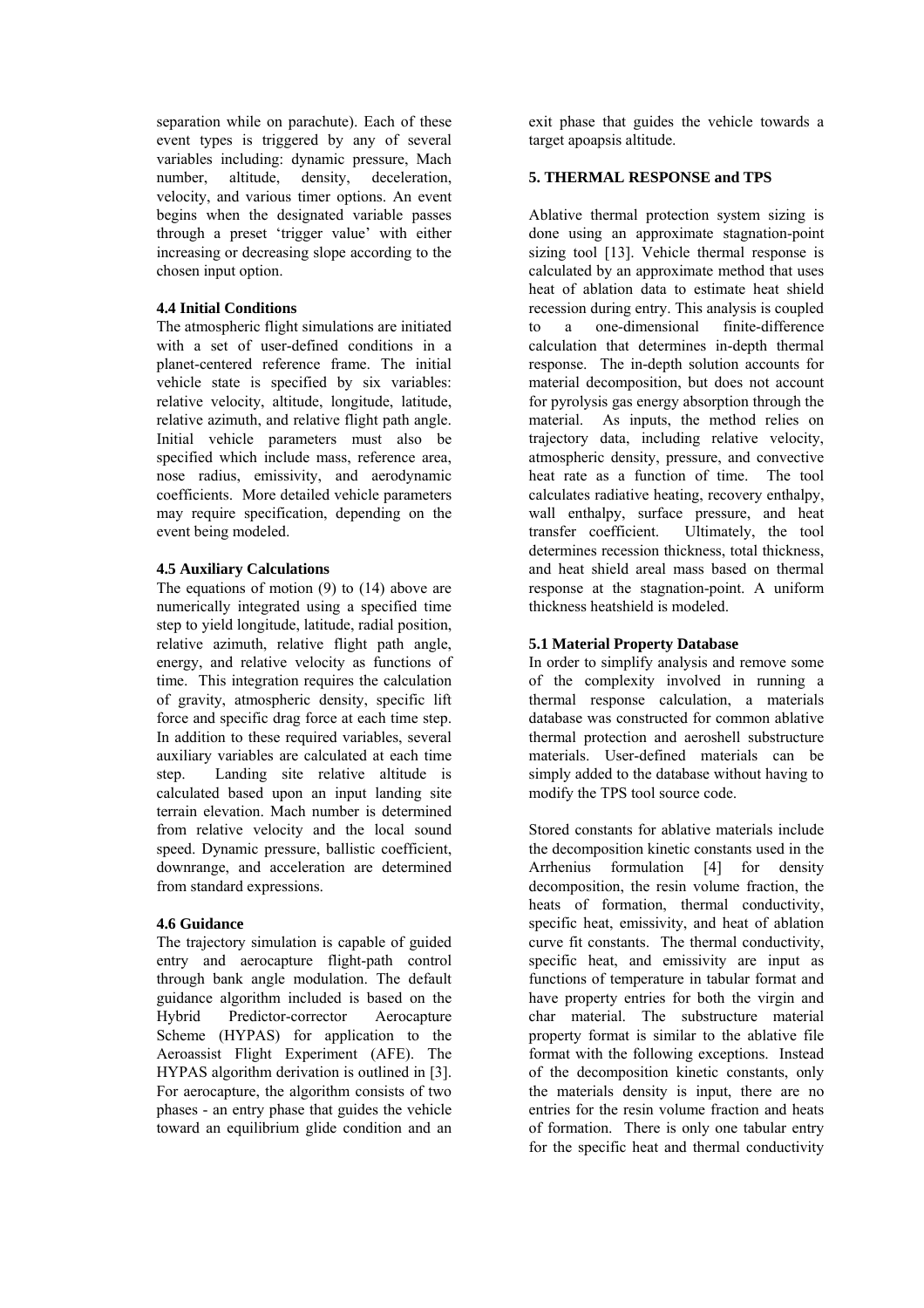as a function of temperature, since there is no distinction between virgin and char for a backup material.

#### **5.2 Stagnation-Point Heat Rate**

Using the appropriate trajectory information, stagnation-point heat rate is calculated.

The stagnation point convective heat rate is determined according to the Sutton-Graves equation [5]:

$$
\dot{q}_{conv} = k \cdot (\rho / r_n)^{0.5} \cdot V^3 \tag{15}
$$

Where k is a constant based on the planetary atmosphere,  $\rho$  is the free stream density,  $r_n$  is the nose radius, and V is the relative velocity.

Stagnation-point radiative heat rate is computed using the Tauber-Sutton radiative heating correlation for Earth and Mars[6]. The Tauber-Sutton formulation is a stagnation point method and is given as:

$$
\dot{q}_{rad} = C \cdot r_n^a \cdot \rho^b f(V) \tag{16}
$$

Where C is a constant based on the planetary atmosphere,  $r_n$  is the nose radius,  $\rho$  is the free stream density, and f(V) is a tabulated function of velocity given in [6]. The constants a and b depend on the velocity, density, planetary atmosphere, and vehicle nose radius and are defined in [6]. Once the stagnation-point radiative heat rate is calculated, it is combined with the stagnation-point convective heat rate to determine the total stagnation-point heat rate at a particular point along the trajectory.

Stagnation-point heat load is calculated by integrating the appropriate heat rate relation over the trajectory. Total heat load is computed by adding the convective and radiative components. The radiative heating, convective heating, and total heat load are output as a function of time.

## **5.3 Approximate Heat of Ablation and Finite-Difference Calculation**

There are two components to the approximate technique presented here. The first component makes use of a steady state ablation assumption and employs the heat of ablation, or Q\* , to estimate recession during entry. The second component involves calculating the indepth temperature response to predict the

amount of material required as insulation to keep the bondline temperature below a specified limit. Calculating the in-depth temperature response is accomplished using a finite-difference formulation for the in-depth conduction through the material.

Using the heat of ablation, the recession rate at any instant in time can be calculated by equation 16. The total recession is then found by integrating the recession rate over the entire trajectory. This formulation is conservative and will generally over predict recession rate.

$$
\dot{s} = \frac{\dot{Q}_{hw}}{\rho \cdot Q^*} \tag{16}
$$

 $\dot{s}$  = the recession rate  $\rho$  = the current material density  $Q^*$  = the heat of ablation  $\dot{Q}_{hw}$ <sup>=</sup> the hot wall heat flux

The one-dimensional heat conduction equation can be written along with the surface energy balance as shown in equations 17 and 18.

$$
\rho c_p \frac{\partial T}{\partial t} = \frac{1}{A} \frac{\partial}{\partial x} \left( kA \frac{\partial T}{\partial x} \right) \tag{17}
$$

$$
\dot{q}_{conv} + \alpha \dot{q}_{rad} - \dot{q}_{cond} - \varepsilon \sigma T_w^4 = 0 \tag{18}
$$

 $T =$ temperature

 $T_w$  = the surface temperature

 $k =$  thermal conductivity

 $x =$  measured from TPS surface

 $\rho$  = instantaneous material density

 $C_p$  = material specific heat

 $\dot{q}_{conv}$  = convective heat flux

 $\dot{q}_{rad}$  = radiative heat flux

 $\varepsilon$  = material emissivity

 $\alpha$  = material absorptivity

 $\sigma$  = Stephan-Boltzman constant

This formulation neglects various forms of chemical fluxes entering the surface as well as the pyrolysis energy rate and the net energy absorbed due to pyrolysis gas movement through the material in the in-depth solution. The material decomposition, or the change in density, is computed explicitly as if it were a material property. The change in density as a function of temperature is computed using the aforementioned formulation of the Arrhenius equation [4]. Implicit discretization of the onedimensional heat conduction equation was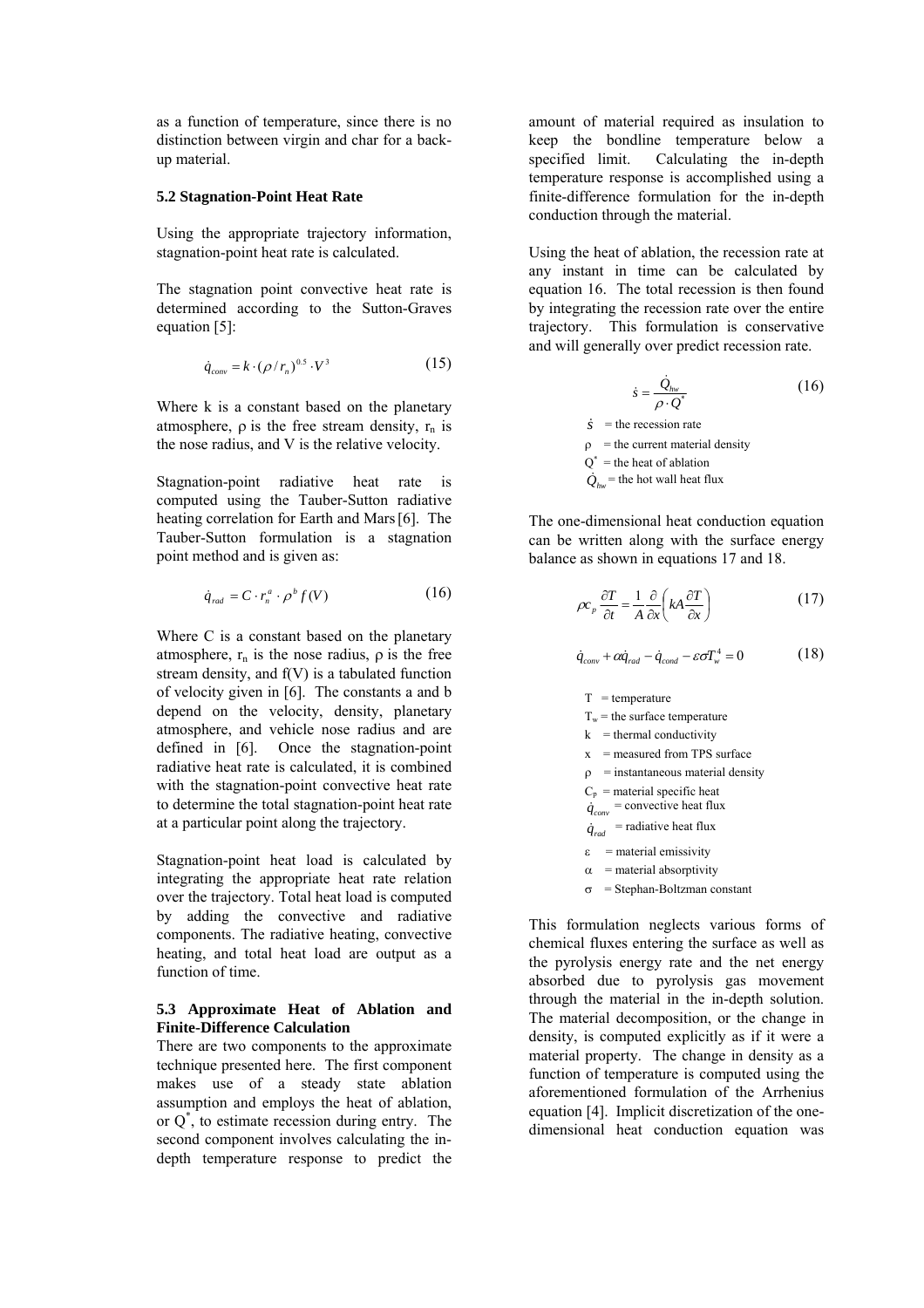performed using a finite-volume (also known as control-volume) technique.

#### **6. TOOLSET INTEGRATION**

Each of the disciplinary tools described above was "wrapped" and integrated into the commercially-available ModelCenter software, developed by Phoenix Integration. This integration environment allows direct linkage of input and output variables between the contributing analyses and expedites complete and synthesized conceptual analysis of a planetary entry mission. Variable values can be easily modified within the integration environment to enable rapid trades and sensitivity studies. If required, one of numerous optimization approaches may be incorporated. As shown in Figure 5, the PESST modules are set-up within the ModelCenter environment to run in a feedforward fashion with a single feedback loop from the thermal response module to the trajectory simulation that iterates on heatshield mass.



Fig. 5. PESST Design Structure Matrix

The validation exercise presented below provides a discussion of data flow between the disciplinary modules as well as the utility of this integrated environment.

## **7. VALIDATION**

Throughout the development process, disciplinary tools were validated against analytical solutions, benchmark applications, and historical mission experience. Integrated tool performance was initially validated against Mars Pathfinder Flight (MPF) experience.

MPF utilized a 70° sphere-cone aeroshell design with a 0.6625m nose radius and a 2.65m maximum diameter for atmospheric entry. The aftbody cone angle was 46.6° and the diameter of the backshell interference plate was 0.585m. These geometric parameters were input into PESST resulting in a volume of  $3.164m^3$ , a total surface area of  $13.88m^2$ , an aerodynamic reference data of  $5.515m^2$ , and a 3D vehicle model for visualization; all consistent with MPF values.



Fig. 6. PESST Model of MPF Aeroshell

Aerodynamic analysis of the generated surface mesh determined nominal drag coefficients of 1.649, 1.646, and 1.637 at 0°, 2°, and 5° respectively. In comparison with representative values from the MPF aerodynamic database shown in Figure 7 and generated with the LAURA computational fluid dynamics code [7], the values generated within PESST have maximum errors of 4.6%, 3.9%, and 3.1% respectively over the hypersonic range. This error level is well within acceptable limits for PESST conceptual design applications.



Fig. 7. MPF Axial Force Coefficients [7]

MPF entry occurred with a system mass of 585kg at a relative velocity of 7478.6 m/s, an altitude of 125km, and a -13.65° flight path angle. The atmospheric interface latitude and longitude were 22.63°N and 337.99°E, and relative entry azimuth was 253.67° [8-10]. These entry conditions, along with event parameters specifying parachute deployment, heatshield jettison and backshell separation conditions as well as the geometric and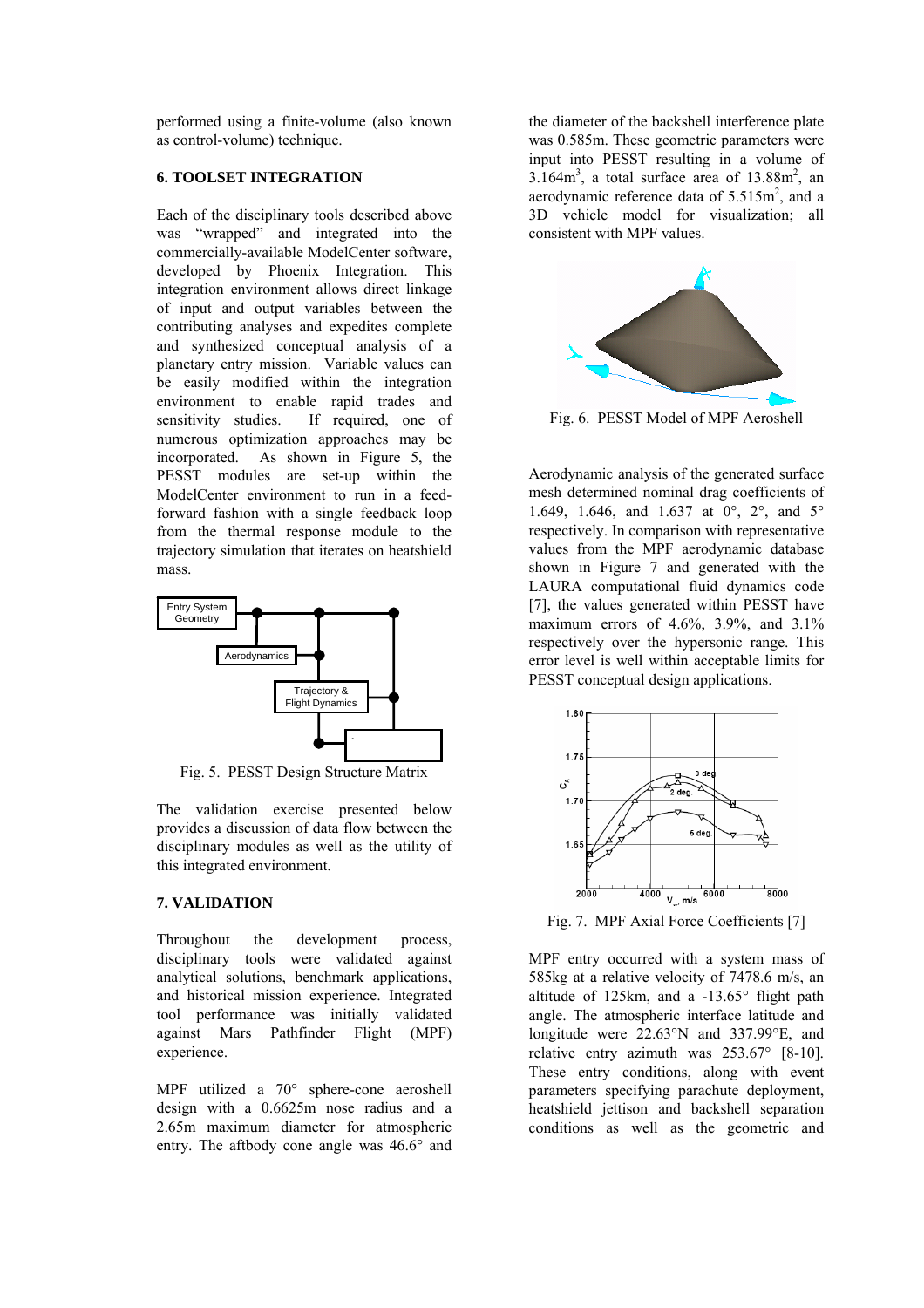aerodynamic inputs linked within PESST, allow simulation of the atmospheric trajectory.

As shown in Figure 8, simulated time histories of velocity, flight path angle, and altitude compare well with MPF flight data. In addition, estimated heating rates, g-loading, and dynamic pressure compare equally well [8- 10]. The simulation ends just prior to airbag inflation, less than 15km away from the actual landing site. This error is well within the expected dispersions and overall performance of the atmospheric trajectory simulation is satisfactory.



Fig. 8. MPF Trajectory Comparison

The MPF heatshield was constructed using SLA-561V with a stagnation point thickness of 1.91cm and an overall mass of 73.9kg. Iteration between the PESST trajectory simulation (to provide heating data) and the TPS sizing tool converged upon a TPS thickness of 2.39cm and a heatshield mass of 75.6kg with an error of 20% and 2.3% respectively from actual values. The PESST TPS thickness calculation includes a margin of 50% so that the "no-margin" thickness is 1.54cm, which compares remarkably well with the minimalist value of 1.52cm determined during MPF planning [11].

A screenshot of the tool, setup to model MPF, is shown in Figure 9 to illustrate the functionality and convenience of PESST. Note that all key input and output variables are available for manipulation in the left console, a 3D vehicle model is present for visualization on the top right, and trajectory plots appear and update automatically as changes are made.



Fig. 9. Screenshot of PESST

## **8. SAMPLE APPLICATIONS**

An initial version of PESST was utilized in support of the RASC Mars Human Precursor project led by Dr. Joel Levine at NASA LaRC to provide conceptual entry phase analysis for both Mars lander and Mars airplane missions.



Fig. 10. Sample Application: Conceptual Entry Phase Analysis for a Mars Airplane Mission

In addition to modeling the entry event timeline and providing estimates of key entry phase parameters like maximum heat rate and maximum loads for nominal entry conditions as shown in Figure 10, sensitivity studies varying entry mass and flight path angle were